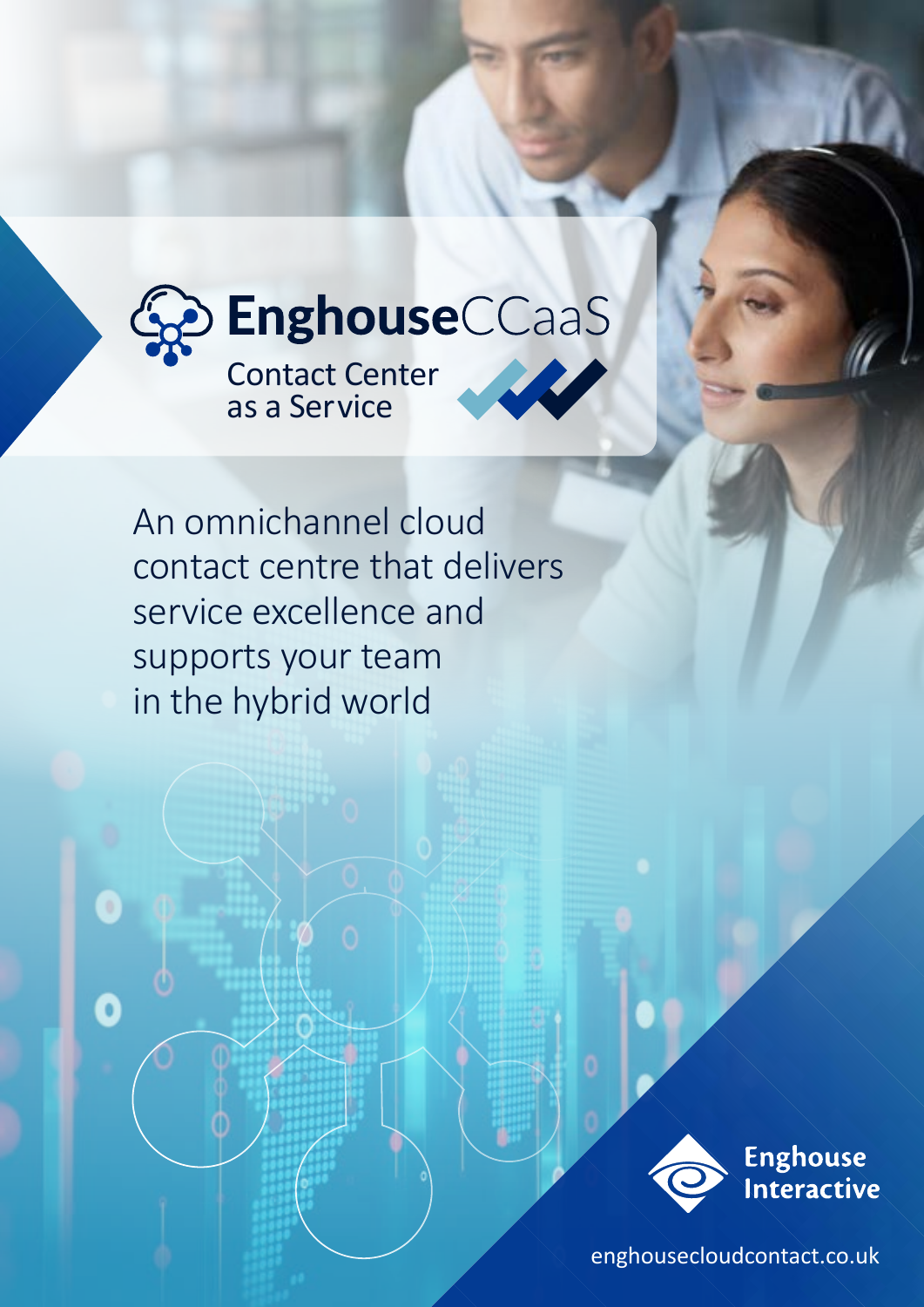Contact Center as a Service will hit mainstream adoption for customer service and support organisations by 2023, according to **Gartner**, *predicting that at least*

### **50%** of contact centres will<br>migrate to a cloud-based model though 2022. *migrate to a cloud-based model though 2022.*

The increased readiness to migrate to the cloud is not least due to trends such as remote working and the digitisation of customer service.

**Source link** www.gartner.com





**The technology offers greater software agility with a lower cost of ownership, making it a key area of investment in innovation and customer service applications that surpasses the offers of legacy premises-based or server technology.** 

Drew Kraus, Vice President Analyst in the Gartner Customer Service & Support Practice

Organisations need to switch to service delivery models that adapt to changing consumer preferences and demand shifts. However, this transformation doesn't have to be intimidating.

With the right guidance and a trusted partner by your side, migrating your contact centre to the cloud can be an exciting and successful journey.

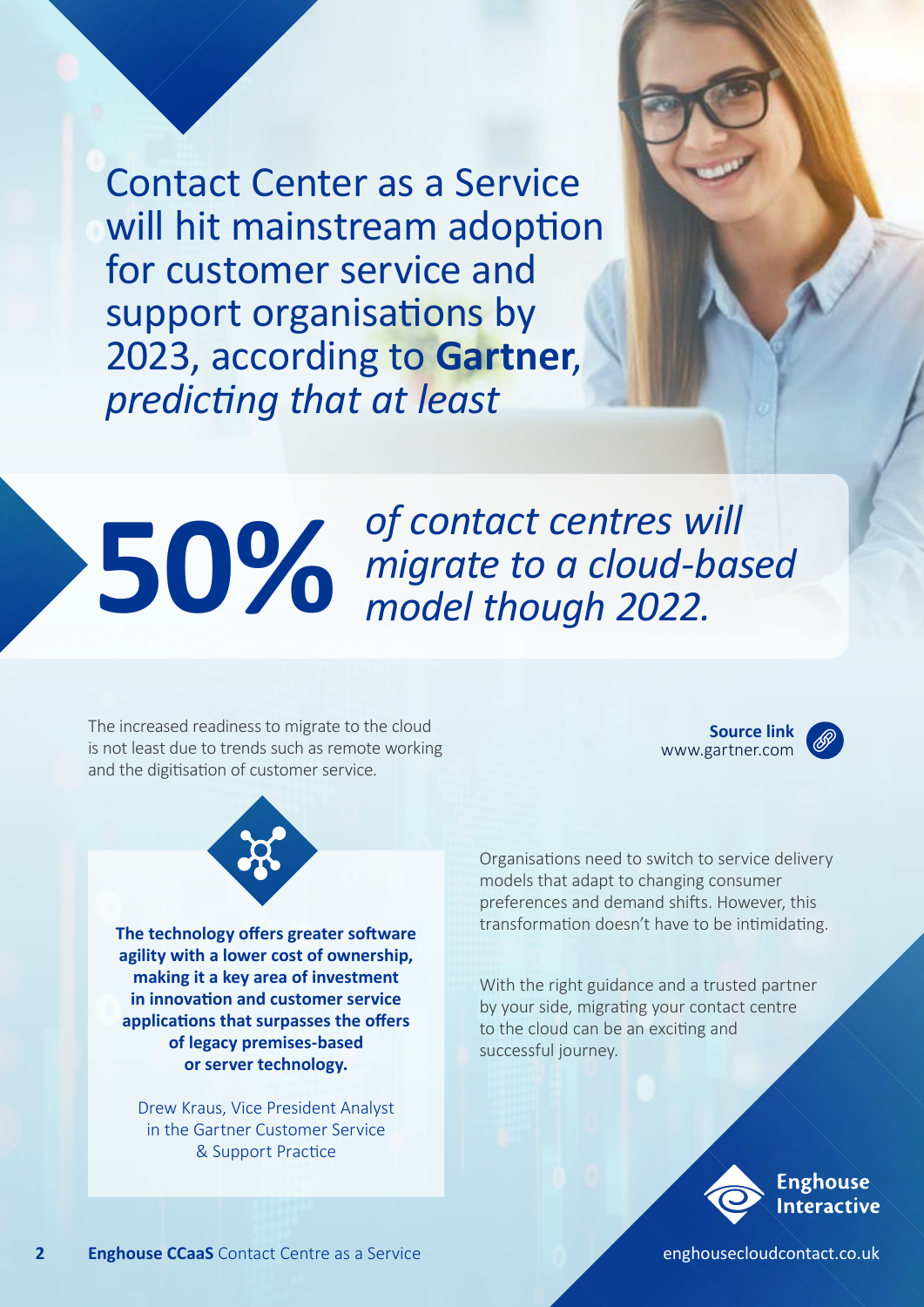# A solution for all needs

### **Requirements of successful businesses**



#### Quick to set up and easy to scale

Enghouse Interactive's Contact Centre as a Service (CCaaS) solution offers businesses an application model with the deployment and agility benefits of SaaS (Software as a Service).

Many organisations are now relying on contact centre solutions with rapid, secure and flexible implementation options that are quickly scalable in emergencies or seasonal spikes. A future proof contact centre that can grow with your business and can support

multiple contact centre operations on a single application while consistently delivering a highquality experience. Meeting carbon reduction targets is also becoming an increasing incentive to move apps to the cloud.

Enghouse CCaaS scales from 5 to 1000+ agents, allowing on-demand agent 'bursting' at all times. With Enghouse CCaaS, new contact centres can be online within hours, and new agents in just minutes.



#### **Have cloud-based solutions made any difference to your contact centre?**

#### Highly customisable and tailored to your business needs

Enghouse CCaaS consists of multiple functional components and can be tightly integrated with CRM tools or collaboration platforms such as Microsoft Teams and other thirdparty applications, helping you build the most efficient, feature-rich solution for your contact centre.

#### Intelligent insights and actionable data

Enghouse CCaaS provides managers and supervisors with a comprehensive overview of operations and performance and centralised reporting uncovering meaningful insight that drive decision-making. Those decisions often make a huge impact on customer experience.

A data-driven customer experience strategy increases the value of your brand, the loyalty of your customers, and the strength of your word-of-mouth marketing.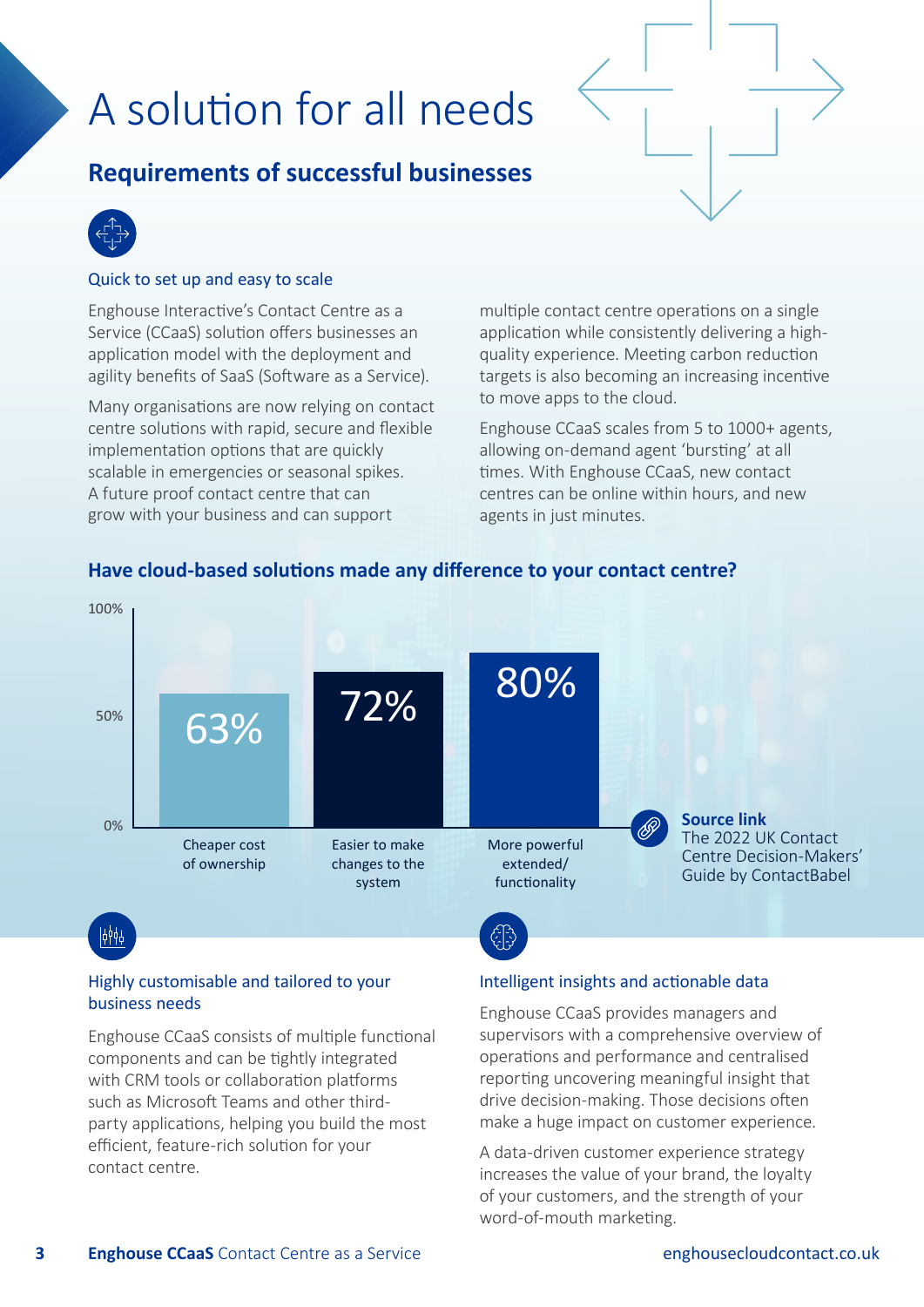### **Expectations of happy customers**



#### Omnichannel experience

Business customers and consumers alike want an effortless and consistent experience, no matter which communication channel they choose to connect with your business. The reality is, if you want to cater to the modern

> *OUT OF*

consumer, you simply have to adopt an omnichannel approach that enables customers to begin their experience with your brand in one channel and continue it on another channel seamlessly.

**9 10***consumers want an omnichannel experience with seamless service between communication channels.*

> **Source link** [CX Today, 2019](https://www.cxtoday.com/contact-centre/delivering-an-excellent-omni-channel-experience/)



#### Personalised service tailored to their needs and preferences

We are moving towards a fully connected world enabled by technology. Today's customers demand immediacy, connectivity and simplicity in every interaction on their buying journey.

Enghouse CCaaS enables you to provide the relevant and personalised customer experiences that customers have come to expect.

*When a company makes customers feel appreciated,* **76%** *indicate they'll keep their business with the brand,* **80%** *say they will spend more with the brand, and* **87%** *will recommend the brand to friends and family members.* 





**4 Enghouse CCaaS** Contact Centre as a Service **englouse enghousecloudcontact.co.uk**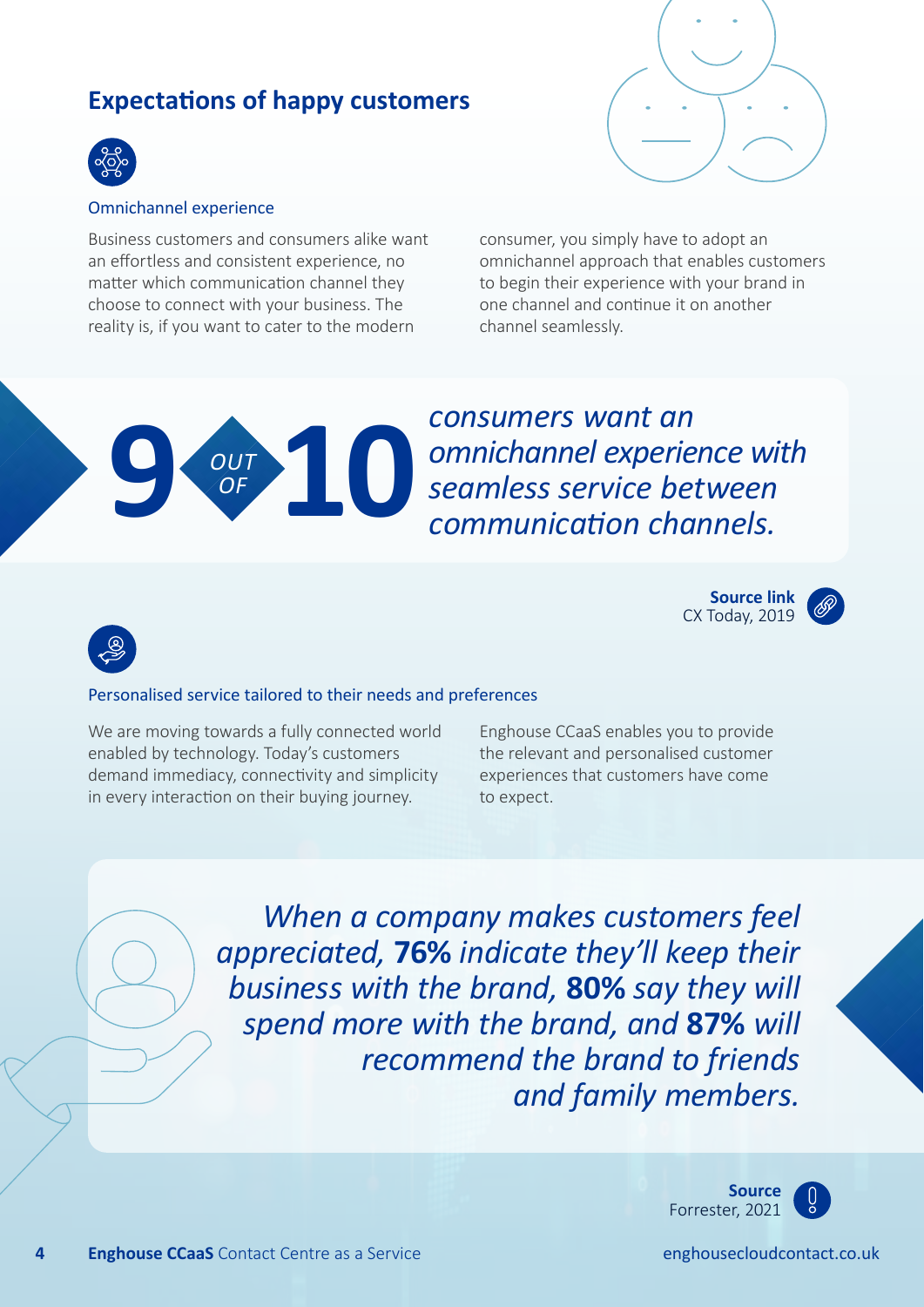#### **Essentials for efficient agents**



#### Agent empowerment

Agent motivation and job contentment are critical to both staff retention and your service level: a happy agent really does significantly increase the likelihood of having happy customers. Tools such as intelligent routing, call-back options, a variety of media channels, CRM and bot integration, agent evaluation

and coaching and a real-time dashboard enable them to do their job confidently and productively. Meanwhile, managers and supervisors are able to offer proactive and effective support to their staff, and armed with comprehensive reporting are able to ensure the centre is operating efficiently and profitably.

*Cloud-based call agents are more secure and less prone to downtime in comparison to on-premise models.* 

**91%** *of businesses that moved to the cloud confirmed this fact.*

> **Source Salesforce**



#### 360°view of customer interactions

A survey carried out by Forrester Research in 2018, found that 42% of surveyed service agents, said they were unable to efficiently resolve customer issues due to lack of easily accessible and complete customer information. Being able to access all the customer servicerelated interactions, such as requests, complaints, enquiries, etc. is paramount in getting a holistic view of a customer, allowing your agents to provide every customer with a faster, more relevant and personalised response.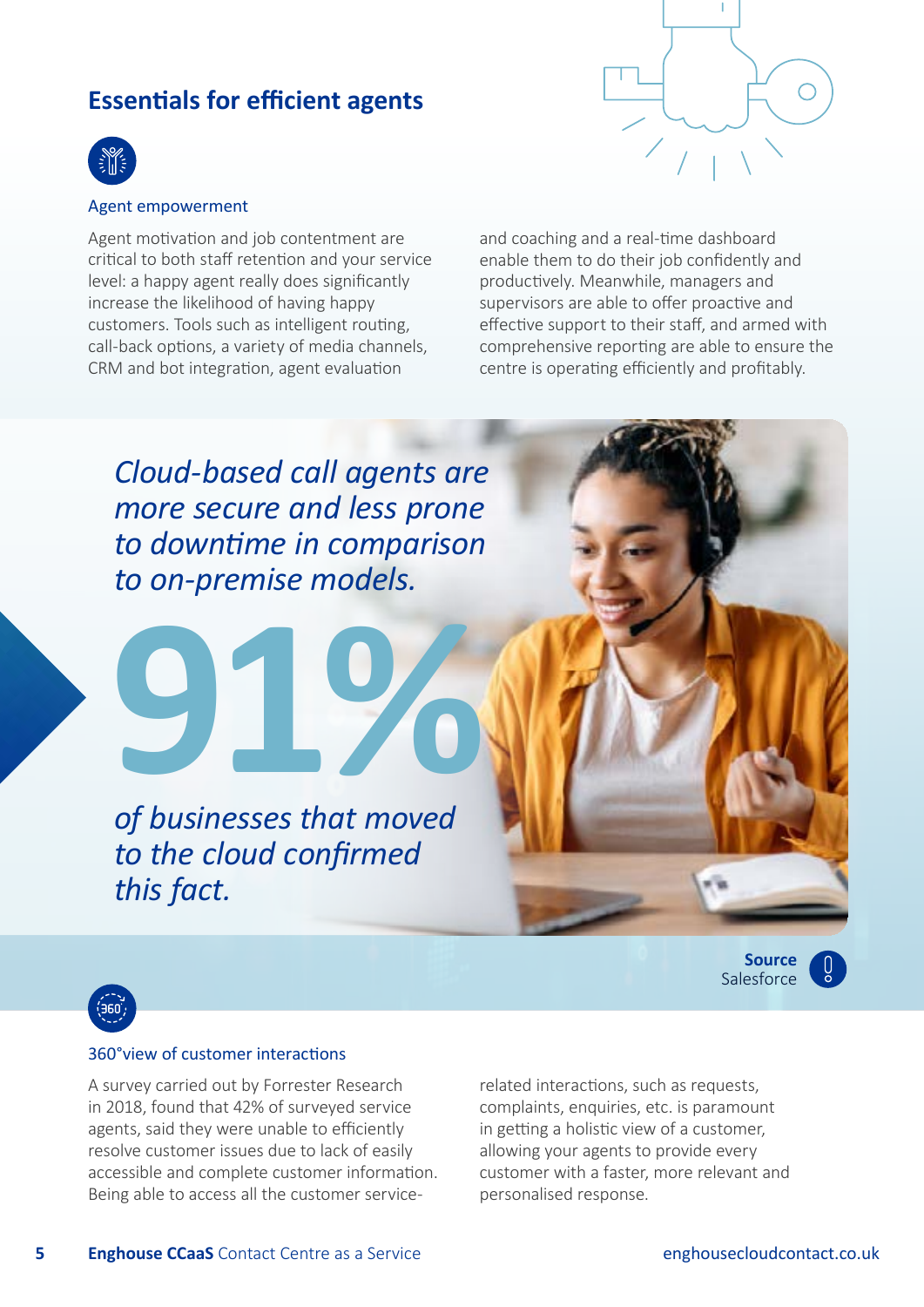

#### Support remote workers

Remote working is here to stay. Organisations embracing the new Normal and investing in cloud technology are able to cultivate a happier and more productive workforce.

Enghouse CCaaS enables contact centre agents to work from anywhere as long as they have access to an internet connection while maintaining security and aiding productivity. Moreover, having a certain percentage of employees work remotely helps organisations reduce ongoing business costs as the need for a large office space is no longer a necessity.

### $\mathbb{G}$

#### Bigger talent pool

Working in a contact centre can be fast-paced, stressful and competitive. It is difficult to find skilled, reliable workers and expensive to train new team members. Having a cloud-based contact centre allows organisations to gain

access to a bigger talent pool and have the freedom to hire the best talent from across the country or even globally, strengthening your team and the service you bring your customers.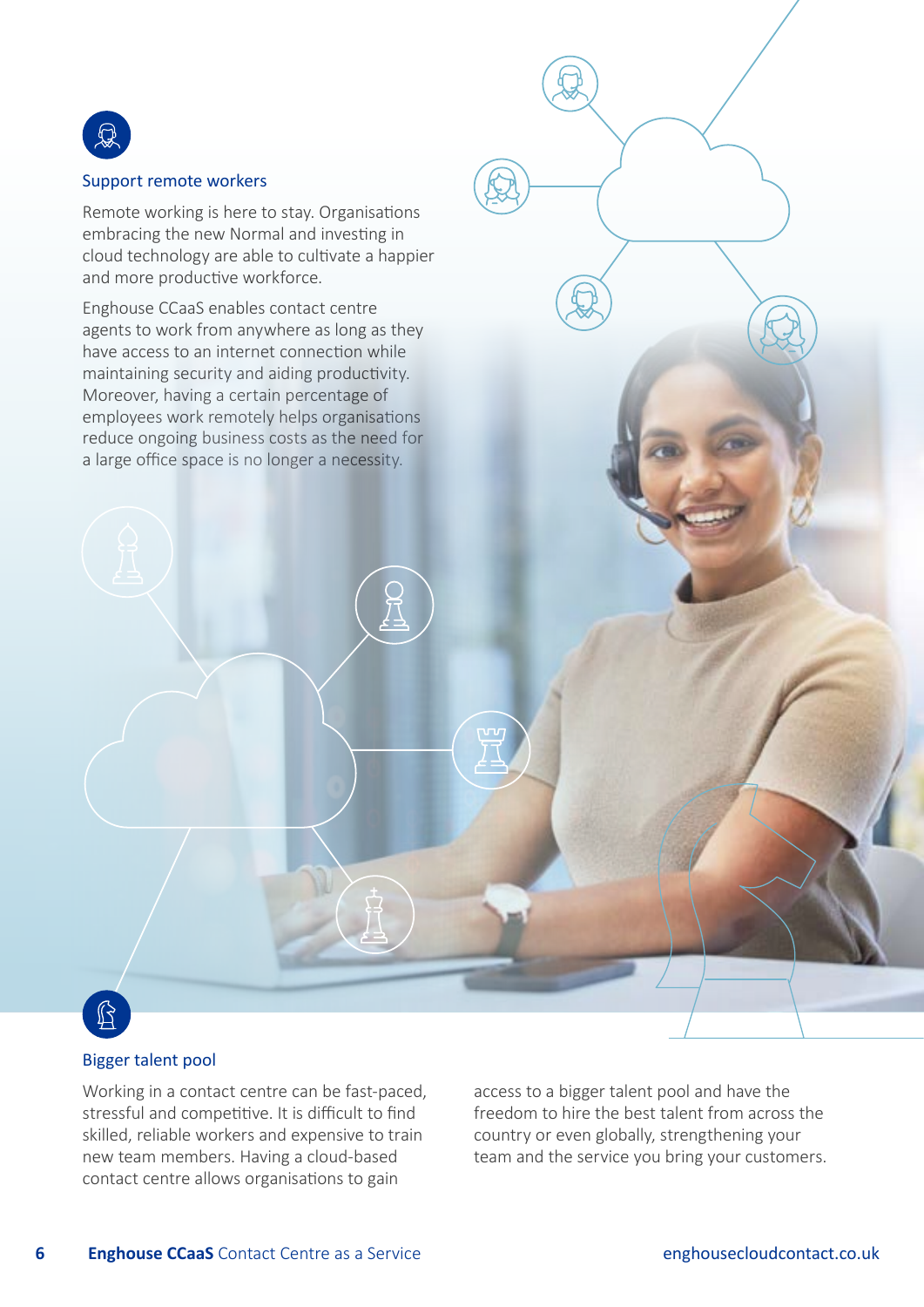

### Suitable for any size or industry

Enghouse CCaaS is a true multi-tenant SaaS contact centre solution designed to simplify and enhance the customer journey. A cloud environment allows businesses to serve all their unique, distributed operations with flexibility and scalability. It is well-suited for large contact centres and industries that require high levels

of security but can also benefit from the cloud's agility.

At the same time, a cloud platform can be ideal for small to medium sized businesses with only a handful of agents, who are reluctant to invest heavily in the staff and infrastructure costs of a premises-based solution.

## Business continuity planning

Recent years have demonstrated unequivocally the benefits of Enghouse CCaaS along with its cost and scalability benefits: our customers could not only disperse their workforce to work from home at extremely short notice, they could also instantly upscale teams to cope with extra demand.

Enghouse CCaaS supports your business continuity planning by enabling businesses wishing to retain their on-prem infrastructure to reserve space in the cloud for temporary emergency situations and includes the capacity for regular transition testing.

**#1 | Reasons for <br>#1** *choosing cloud.* 

#### *Disaster recovery and business continuity are the*

#### **Reasons to choose cloud-based solutions**

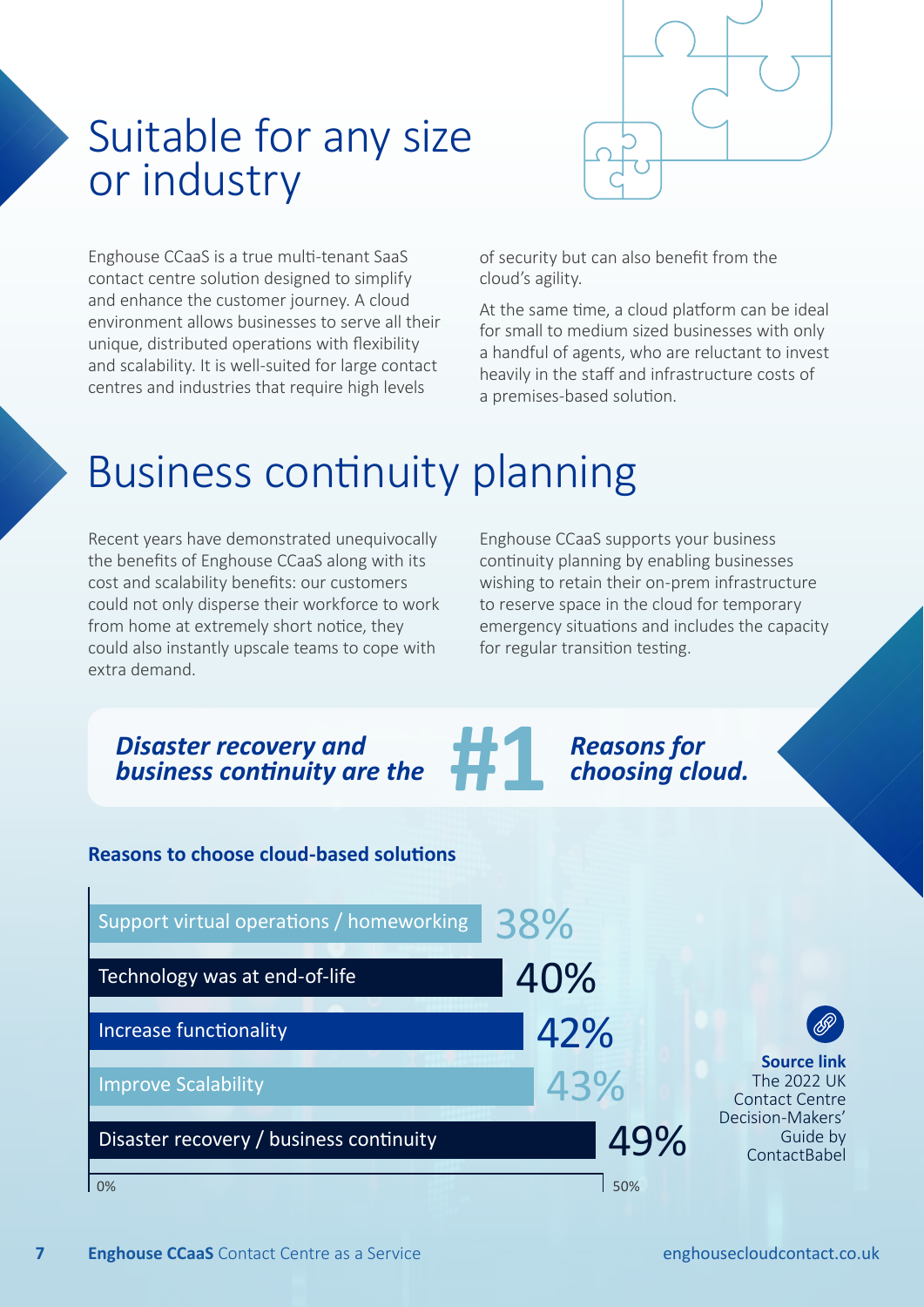# Omnichannel delivery

Enghouse CCaaS offers intelligent routing and queuing for multiple media channels including phone, email, chat, SMS, voice call-back (virtual hold) messages and social media.

All channels are seamlessly blended into a single "universal" queue so that agents handle all interactions within a single, unified client: our browser-based TouchPoint user interface.



**89%**  *of customers are retained by companies with strong omnichannel customer engagement.* **Source link**

### Comprehensive reporting

Detailed, browser-based reports come as standard with an Enghouse CCaaS deployment while an optional add-on Analyst module allows the creation of new, custom-built OLAP reports complete with filters, drill-down, roll-up, pivots and more. Enghouse CCaaS has a single database that enables robust, unified reporting and analytics of all customer interactions.

> 288.513 452.389 452.389 811.215 771.306 61,388

Q<sub>3</sub>  $Q4$ Q1  $O<sub>2</sub>$  $Q2$  $Q3$  $Q4$ 

 $Q1$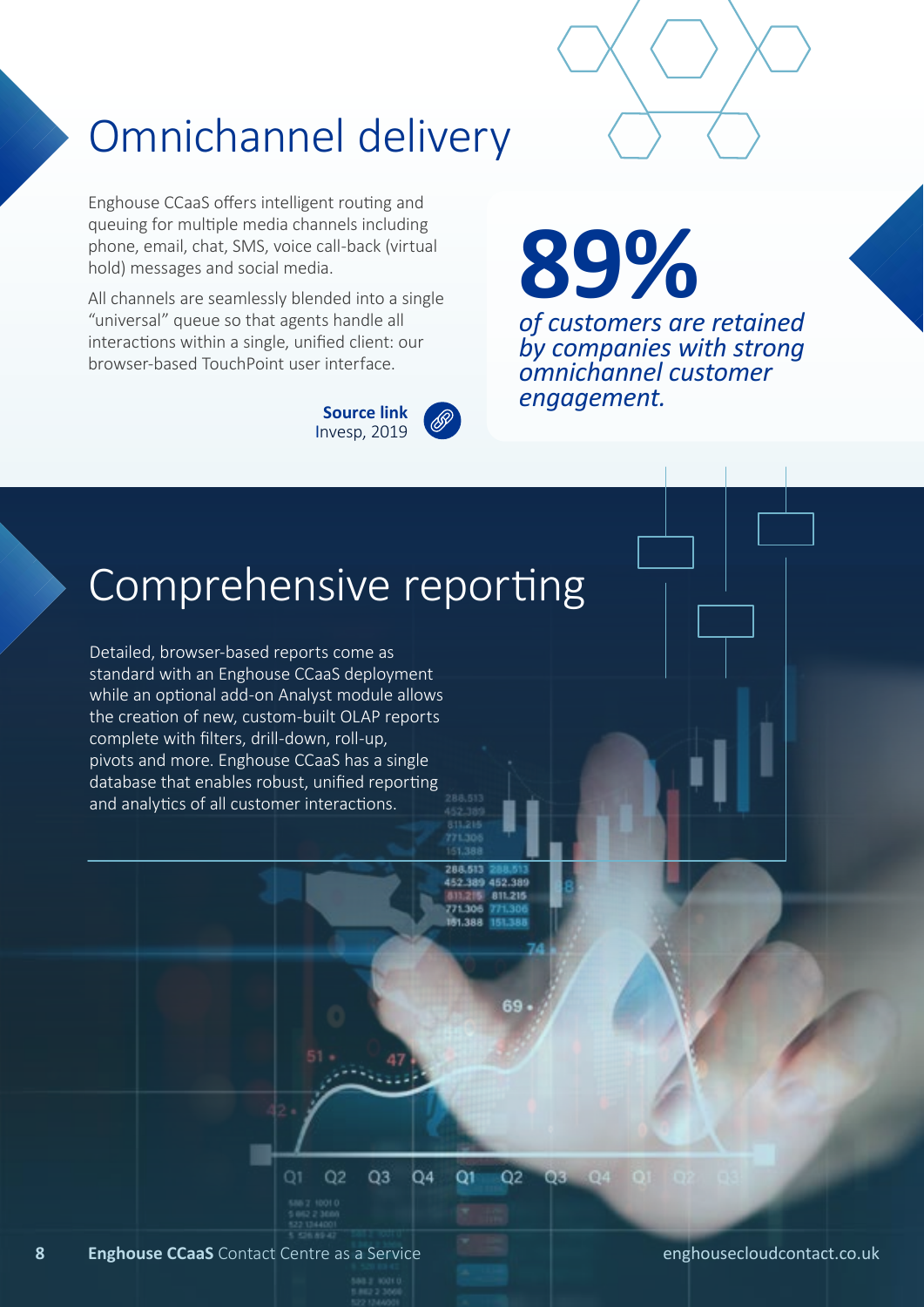### Microsoft Teams integration

Enghouse Interactive has been a Microsoft Gold Partner for over 15 years, recognised as being in the top 1% of elite technology partners. Enghouse CCaaS is fully certified for integration with your Microsoft Teams tenancy so you can benefit from greater collaboration and teamwork by connecting the collective expertise of your entire business to your contact centre.

Increasing efficiency and driving real performance and productivity gains, this will further enhance your service delivery.

# **Microsoft Gold Partner 15 years**

### Recording and quality



Calls and text interactions can be recorded to meet compliance with legal, government, or industry standards. For quality monitoring, calls can be recorded selectively based on a variety of factors such as agent profile, group and skills. In addition, an authorised TouchPoint user can initiate the recording of their own calls on an as-needs basis for later referral.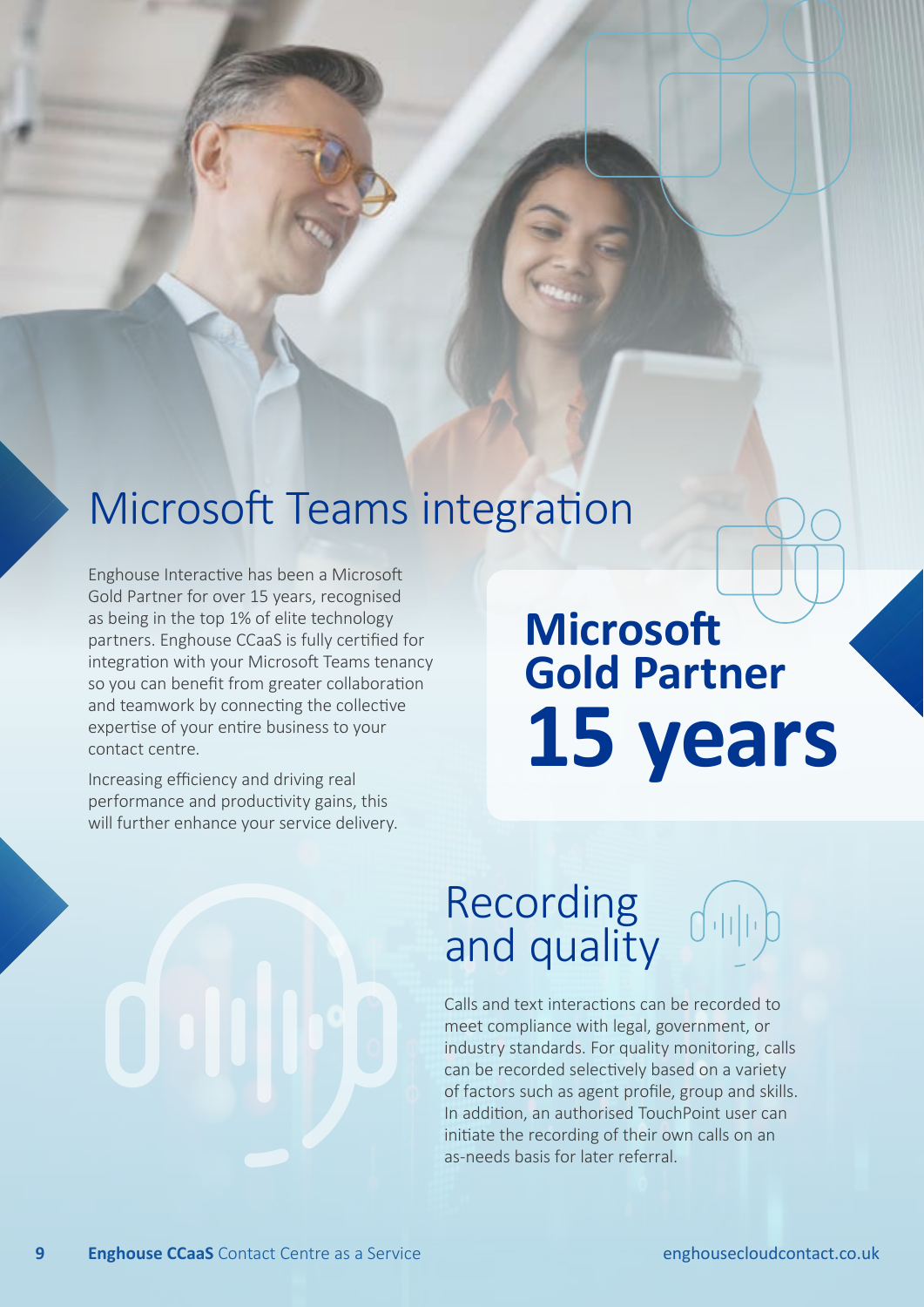### CRM integration

Enghouse CCaaS can integrate to any CRM system such as Salesforce or Microsoft Dynamics, shaving time off all interaction handling and improving agents' productivity and accuracy. With caller ID, the associated Customer record is automatically popped on arrival and the interaction can be tracked in the Salesforce or Microsoft Dynamics account history.



### Outbound dialling

A state-of-the-art outbound dialler complete with campaign management tools provides preview, progressive, and predictive list-based outbound dialling.

Advanced algorithms dynamically control the pacing to comply with silent-call regulations without sacrificing agent productivity.

# **Increase sales performance by 150%**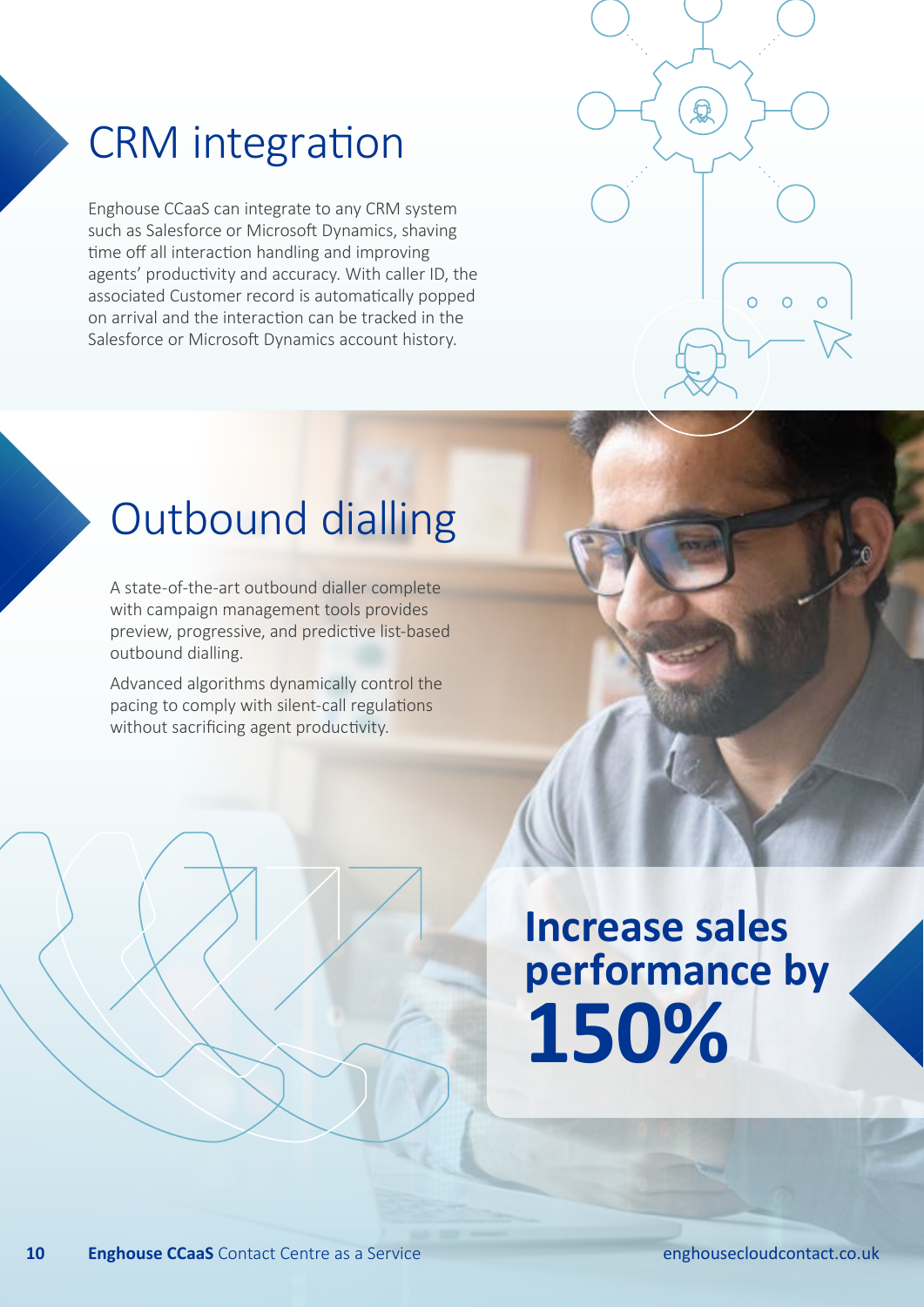### Chatbot assistance

Customers are increasingly looking for instant self-service. Our fully integrated bot offers two optional functions: it can front routine chat interactions from your website to relieve your agents of predictable or frequently asked enquiries, and it can also support your agents with prompts for "suggested responses".

### Agent and supervisor interface

Enghouse CCaaS' intuitive web-based client includes a built-in soft phone or can be used with IP or traditional phones or even mobiles. Users can resize or work full-screen, and add, remove or pop out different gadgets to customise their workspace.

A configurable mini-dashboard gadget provides real-time queue and agent statistics.

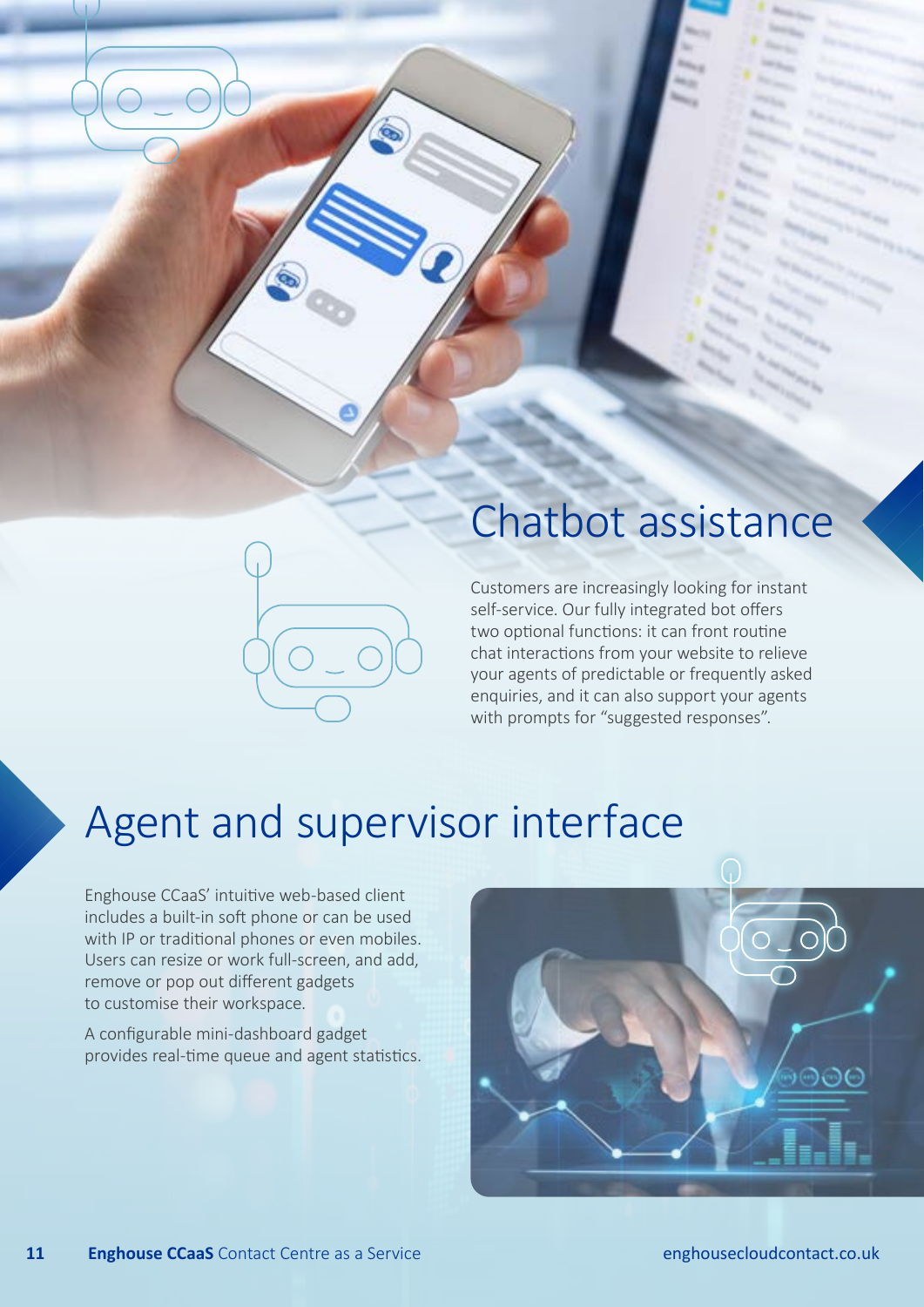Have it your way **contact us to learn more!**

# With over **35 years** of deep contact centre expertise,

we know one size doesn't fit all.

Our team of specialists is here to discuss your specific painpoints and business requirements in order to offer you a contact centre solution that is tailored to suit your needs.

A feature-rich omnichannel solution paired with an exceptional, highly intuitive user experience that maximises your agents' potential and delights your customers, today and tomorrow. Contact us now for a complimentary consultation and demo.

**Visit us at** enghousecloudcontact.co.uk

#### **or contact us at:**

Tel: +44 (0) 20 3357 3040  $\left( \mathbb{Q} \right)$ Email: marketingemea@enghouse.co.uk